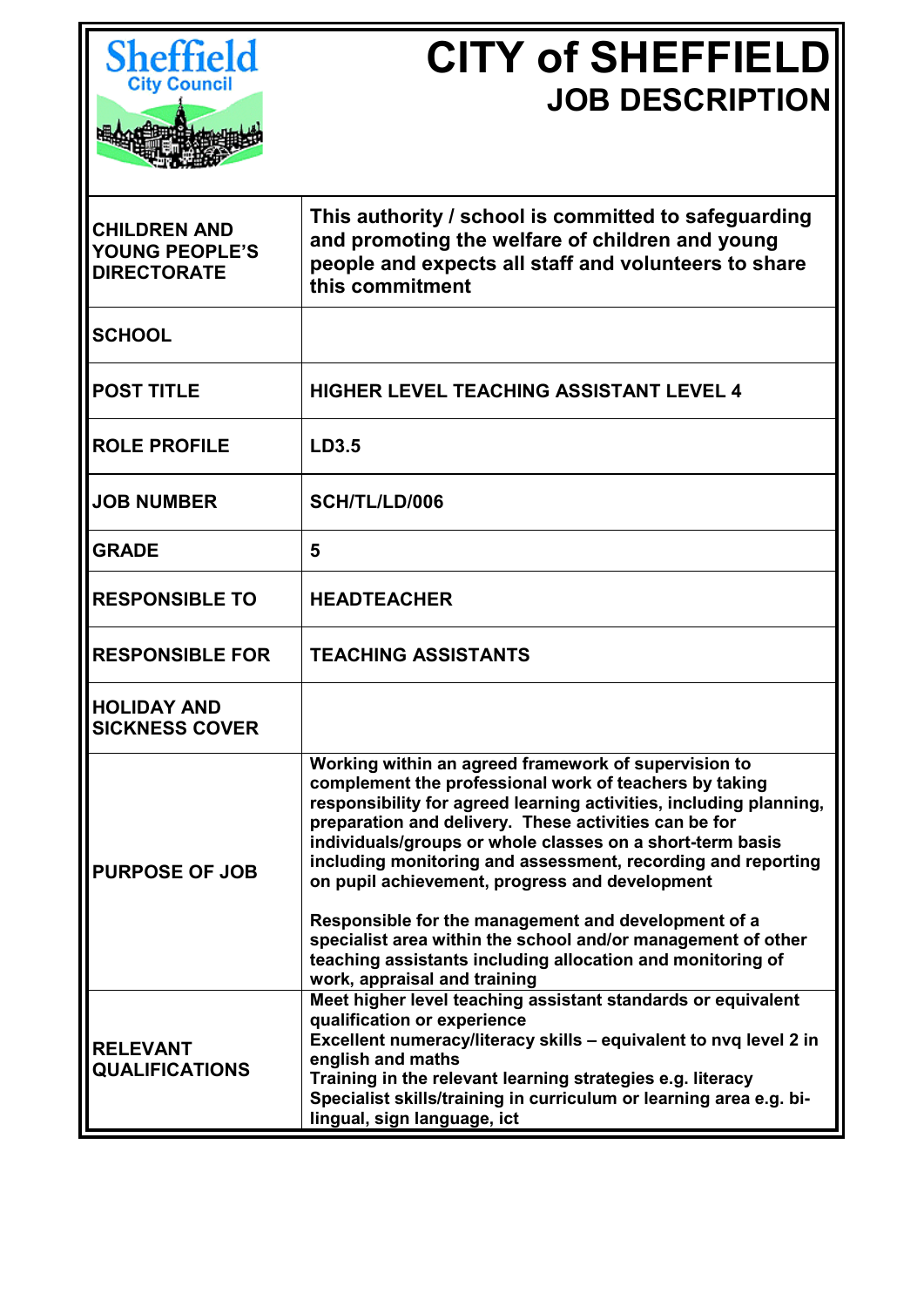## **JOB DESCRIPTION FOR POST OF:- HIGHER LEVEL TEACHING ASSISTANT LEVEL 4**

## **SPECIFIC DUTIES AND RESPONSIBILITIES**

**The postholder must at all times carry out his/her duties and responsibilities within the spirit of City Council and School Policies and within the framework of the Education Act 2002, and School Standards and Framework Act 1998 with particular regard to the statutory responsibilities of the Governing Bodies of Schools.**

## MAIN DUTIES AND RESPONSIBILITIES

- 1 SUPPORT FOR PUPILS
- 1. Assess the needs of pupils and use detailed knowledge and specialist skills to support pupils' learning.
- 2. Establish productive working relationships with pupils, acting as a role model and setting high expectations.
- 3. Develop and implement Individual Education Plans.
- 4. Promote the inclusion and acceptance of all pupils within the classroom.
- 5. Support pupils consistently whilst recognising and responding to their individual needs.
- 6. Encourage pupils to interact and work co-operatively with others and engage all pupils in activities.
- 7. Promote independence and employ strategies to recognise and reward achievement of self-reliance.
- 8. Provide feedback to pupils in relation to progress and achievement.
- 2 SUPPORT FOR THE TEACHER
- 1. Organise and manage appropriate learning environment and resources.
- 2. Within an agreed system of supervision, plan challenging teaching and learning objectives to evaluate and adjust lessons/work plans as appropriate.
- 3. Monitor and evaluate pupil responses to learning activities through a range of assessment and monitoring strategies against predetermined learning objectives.
- 4. Provide objective and accurate feedback and reports as required on pupil achievement, progress and other matters, ensuring the availability of appropriate evidence.
- 5. Record progress and achievement in lessons/activities systematically and providing evidence of range and level of progress and attainment.
- 6. Work within an established discipline policy to anticipate and manage behaviour constructively, promoting self control and independence.
- 7. Supporting the role of parents in pupils' learning and contribute to/lead meetings with parents to provide constructive feedback on pupil progress/achievement etc.
- 8. Administer and assess/mark tests and invigilate exams/tests.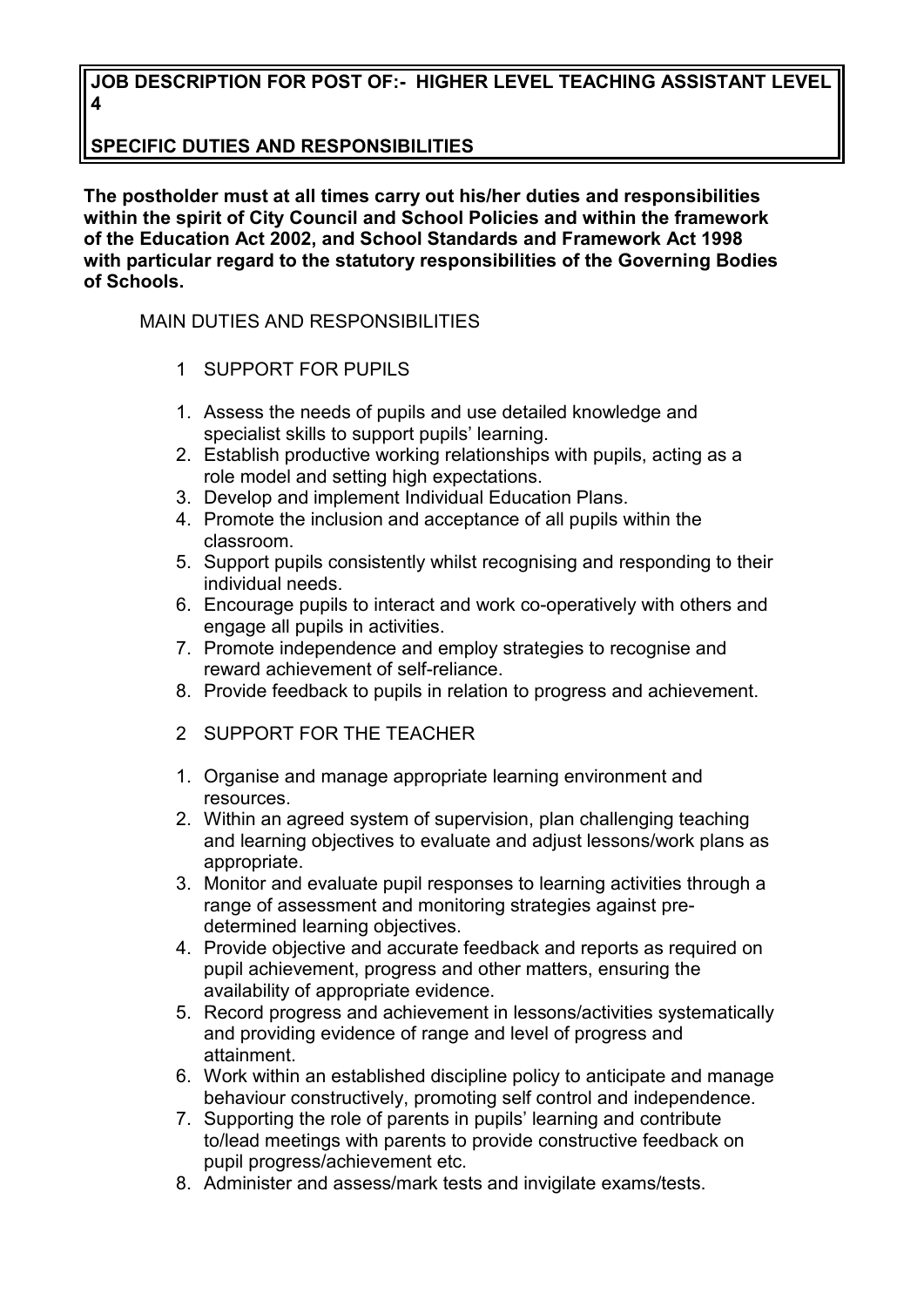- 9. Production of lesson plans, worksheet, plans etc.
- 3 SUPPORT FOR THE CURRICULUM
- 1. Deliver learning activities to pupils within agreed system of supervision, adjusting activities according to pupil responses/needs.
- 2. Deliver local and national learning strategies e.g. literacy, numeracy, KS3, early years and make effective use of opportunities provided by other learning activities to support the development of pupils' skills.
- 3. Use ICT effectively to support learning activities and develop pupils' competence and independence in its use.
- 4. Select and prepare resources necessary to lead learning activities, taking account of pupils' interests and language and cultural backgrounds.
- 5. Advise on appropriate deployment and use of specialist aid/resources/equipment.
- 4 SUPPORT FOR THE SCHOOL
- 1. Comply with and assist with the development of policies and procedures relating to child protection, health, safety and security, confidentiality and data protection, reporting concerns to an appropriate person.
- 2. Be aware of and support difference and ensure all pupils have equal access to opportunities to learn and develop.
- 3. Contribute to the overall ethos/work/aims of the school.
- 4. Establish constructive relationships and communicate with other agencies/professionals, in liaison with the teacher, to support achievement and progress of pupils.
- 5. Take the initiative as appropriate to develop appropriate multi-agency approaches to supporting pupils.
- 6. Recognise own strengths and areas of specialist expertise and use these to lead, advise and support others.
- 7. Deliver out of school learning activities within guidelines established by the school.
- 8. Contribute to the identification and execution of appropriate out of school learning activities which consolidate and extend work carried out in class.
- 5 LINE MANAGEMENT RESPONSIBILITIES WHERE APPROPRIATE
- 1. Manage other teaching assistants.
- 2. Liaise between managers/teaching staff and teaching assistants.
- 3. Hold regular team meetings with managed staff.
- 4. Represent teaching assistants at teaching staff/management/other appropriate meetings.
- *5.* Undertake recruitment/induction/appraisal/training/mentoring for other teaching assistants.

Any other duties and responsibilities appropriate to the grade and role

All the above duties and responsibilities to be carried out in accordance with Sheffield City Council's Policies, Standing Orders and current legislation with an emphasis on Customer Care, Equal Opportunities, Data Protection and Health and Safety.